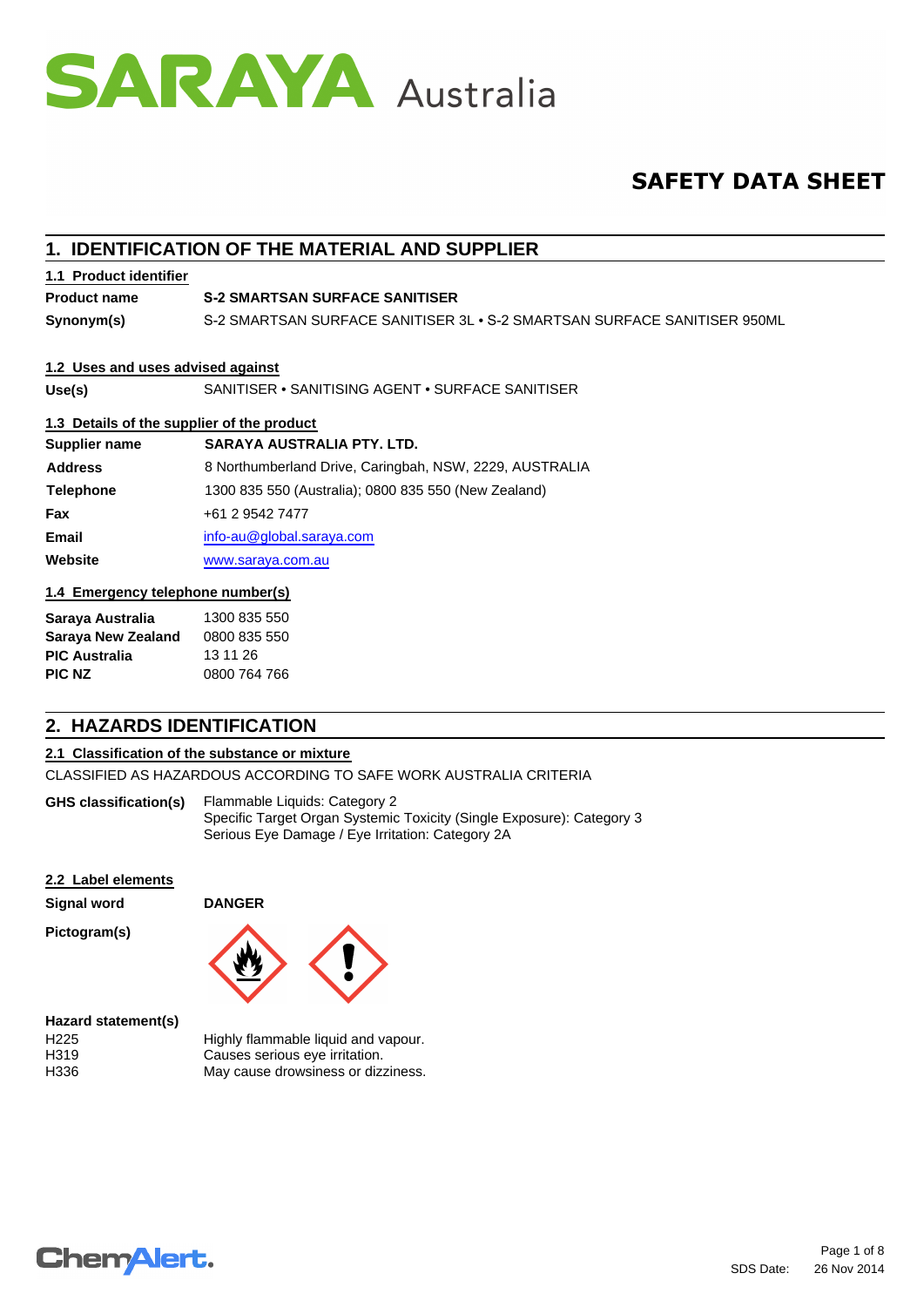| <b>Prevention statement(s)</b> |                                                                                                                                     |
|--------------------------------|-------------------------------------------------------------------------------------------------------------------------------------|
| P <sub>210</sub>               | Keep away from heat/sparks/open flames/hot surfaces. No smoking.                                                                    |
| P <sub>233</sub>               | Keep container tightly closed.                                                                                                      |
| P <sub>240</sub>               | Ground/bond container and receiving equipment.                                                                                      |
| P <sub>241</sub>               | Use explosion-proof electrical/ventilating/lighting equipment.                                                                      |
| P242                           | Use only non-sparking tools.                                                                                                        |
| P <sub>243</sub>               | Take precautionary measures against static discharge.                                                                               |
| P <sub>261</sub>               | Avoid breathing dust/fume/gas/mist/vapours/spray.                                                                                   |
| P <sub>264</sub>               | Wash thoroughly after handling.                                                                                                     |
| P <sub>271</sub>               | Use only outdoors or in a well-ventilated area.                                                                                     |
| P <sub>280</sub>               | Wear protective gloves/protective clothing/eye protection/face protection.                                                          |
| <b>Response statement(s)</b>   |                                                                                                                                     |
| $P303 + P361 + P353$           | IF ON SKIN (or hair): Remove/Take off immediately all contaminated clothing. Rinse skin with water/shower.                          |
| $P304 + P340$                  | IF INHALED: Remove to fresh air and keep at rest in a position comfortable for breathing.                                           |
| $P305 + P351 + P338$           | IF IN EYES: Rinse cautiously with water for several minutes. Remove contact lenses, if present and easy to<br>do. Continue rinsing. |
| P312                           | Call a POISON CENTER or doctor/physician if you feel unwell.                                                                        |
| $P337 + P313$                  | If eye irritation persists: Get medical advice/attention.                                                                           |
| P370 + P378                    | In case of fire: Use appropriate media for extinction.                                                                              |
| Storage statement(s)           |                                                                                                                                     |
| $P403 + P233$                  | Store in a well-ventilated place. Keep container tightly closed.                                                                    |
| $P403 + P235$                  | Store in a well-ventilated place. Keep cool.                                                                                        |
| P405                           | Store locked up.                                                                                                                    |
| Disposal statement(s)          |                                                                                                                                     |
| P <sub>501</sub>               | Dispose of contents/container in accordance with relevant regulations.                                                              |
| 22 Other hererde               |                                                                                                                                     |

### **2.3 Other hazards**

No information provided.

## **3. COMPOSITION/ INFORMATION ON INGREDIENTS**

### **3.1 Substances / Mixtures**

| Ingredient                | <b>CAS Number</b> | <b>EC Number</b> | <b>Content</b> |
|---------------------------|-------------------|------------------|----------------|
| ' ISOPROPYL ALCOHOL       | 67-63-0           | 200-661-7        | 30 to 60%      |
| NON HAZARDOUS INGREDIENTS | Not Available     | Not Available    | Remainder      |

## **4. FIRST AID MEASURES**

### **4.1 Description of first aid measures**

| Eye                         | If in eyes, hold eyelids apart and flush continuously with running water. Continue flushing until advised to<br>stop by a Poisons Information Centre, a doctor, or for at least 15 minutes.                 |
|-----------------------------|-------------------------------------------------------------------------------------------------------------------------------------------------------------------------------------------------------------|
| <b>Inhalation</b>           | If inhaled, remove from contaminated area. Apply artificial respiration if not breathing.                                                                                                                   |
| <b>Skin</b>                 | If skin or hair contact occurs, remove contaminated clothing and flush skin and hair with running water.<br>Continue flushing with water until advised to stop by a Poisons Information Centre or a doctor. |
| <b>Ingestion</b>            | For advice, contact a Poisons Information Centre on 13 11 26 (Australia), 0800 764 766 (NZ) or a doctor (at<br>once). If swallowed, do not induce vomiting.                                                 |
| <b>First aid facilities</b> | Eye wash facilities and safety shower should be available.                                                                                                                                                  |

### **4.2 Most important symptoms and effects, both acute and delayed**

Irritating to the eyes. Vapours may cause drowsiness and dizziness.

### **4.3 Immediate medical attention and special treatment needed**

Treat symptomatically.

## **5. FIRE FIGHTING MEASURES**

### **5.1 Extinguishing media**

Dry agent, carbon dioxide, foam or water fog. Prevent contamination of drains and waterways.

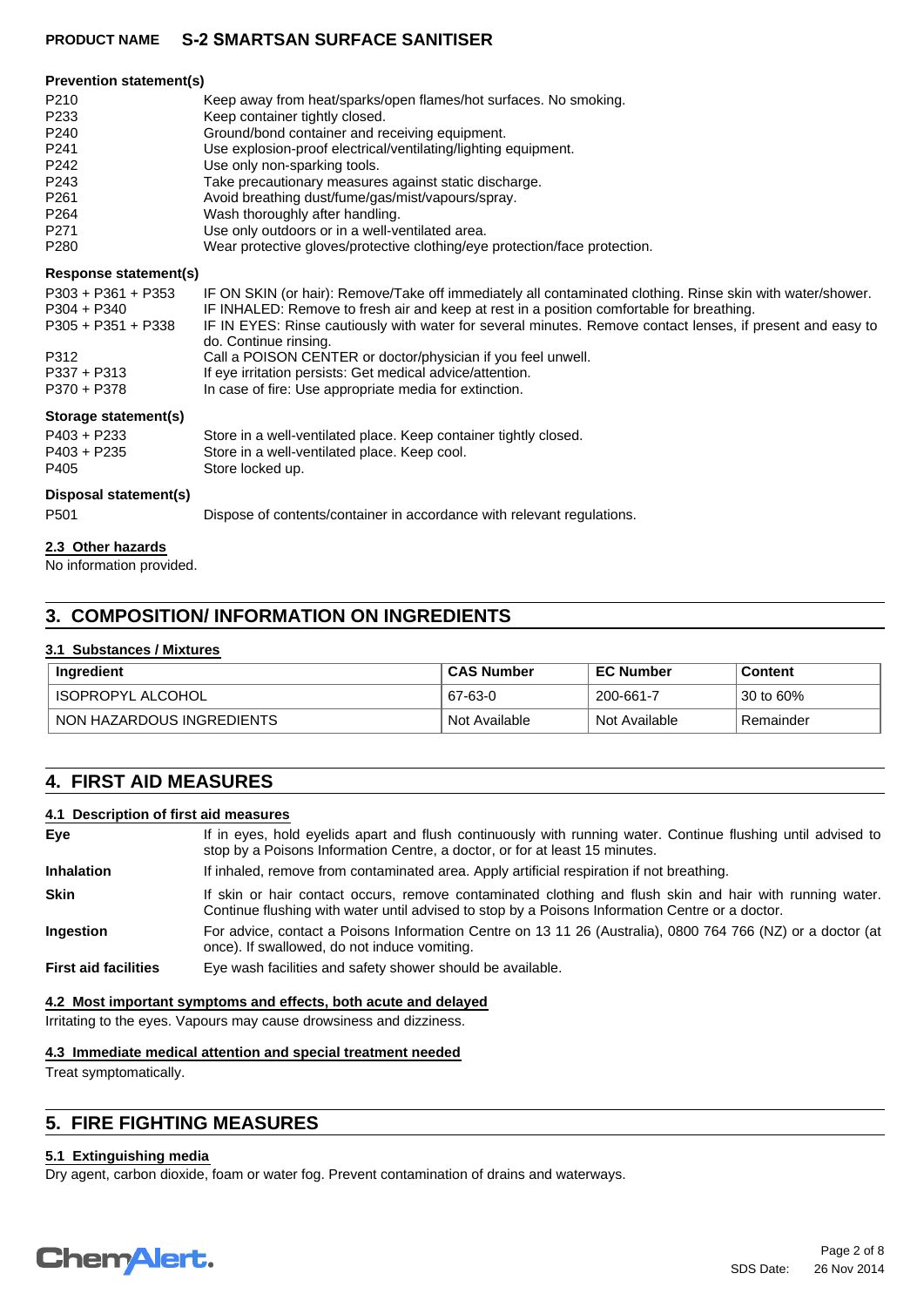### **5.2 Special hazards arising from the substance or mixture**

Highly flammable. May evolve toxic gases (carbon oxides, hydrocarbons) when heated to decomposition. Vapour may form explosive mixtures with air. Eliminate all ignition sources including cigarettes, open flames, spark producing switches/tools, heaters, naked lights, pilot lights, mobile phones, etc when handling. Earth containers when dispensing fluids.

### **5.3 Advice for firefighters**

Evacuate area and contact emergency services. Toxic gases may be evolved in a fire situation. Remain upwind and notify those downwind of hazard. Wear full protective equipment including Self Contained Breathing Apparatus (SCBA) when combating fire. Use waterfog to cool intact containers and nearby storage areas.

### **5.4 Hazchem code**

•2YE

- Alcohol resistant foam is the preferred firefighting medium<br>
2 Water Fog (or fine water spray if fog unavailable)
- Water Fog (or fine water spray if fog unavailable)
- Y Self Contained Breathing apparatus and protective gloves.<br>F Fyacuation of people in the vicinity of the incident should b
- Evacuation of people in the vicinity of the incident should be considered.

## **6. ACCIDENTAL RELEASE MEASURES**

### **6.1 Personal precautions, protective equipment and emergency procedures**

Wear Personal Protective Equipment (PPE) as detailed in section 8 of the SDS. Clear area of all unprotected personnel. Ventilate area where possible. Contact emergency services where appropriate.

### **6.2 Environmental precautions**

Prevent product from entering drains and waterways.

### **6.3 Methods of cleaning up**

Contain spillage, then cover / absorb spill with non-combustible absorbent material (vermiculite, sand, or similar), collect and place in suitable containers for disposal.

### **6.4 Reference to other sections**

See Sections 8 and 13 for exposure controls and disposal.

## **7. HANDLING AND STORAGE**

### **7.1 Precautions for safe handling**

Before use carefully read the product label. Use of safe work practices are recommended to avoid eye or skin contact and inhalation. Observe good personal hygiene, including washing hands before eating. Prohibit eating, drinking and smoking in contaminated areas.

### **7.2 Conditions for safe storage, including any incompatibilities**

Store in a cool, dry, well ventilated area, removed from incompatible substances, heat or ignition sources and foodstuffs. Ensure containers are adequately labelled, protected from physical damage and sealed when not in use. Large storage areas should be bunded and have appropriate ventilation systems.

### **7.3 Specific end use(s)**

No information provided.

## **8. EXPOSURE CONTROLS / PERSONAL PROTECTION**

### **8.1 Control parameters**

### **Exposure standards**

| Ingredient        | Reference | <b>TWA</b> |                   | <b>STEL</b> |                   |
|-------------------|-----------|------------|-------------------|-------------|-------------------|
|                   |           | ppm        | mq/m <sup>3</sup> | ppm         | mg/m <sup>3</sup> |
| Isopropyl alcohol | SWA (AUS) | 400        | 983               | 500         | 1230              |

### **Biological limits**

| Ingredient               | <b>Determinant</b> | <b>Sampling Time</b> | <b>BEI</b>    |
|--------------------------|--------------------|----------------------|---------------|
| ' ALCOHOL<br>' ISOPROPYL | Acetone in urine   | End of shift at      | $\pm$ 40 mg/L |
|                          |                    | end of workweek      |               |

Reference: ACGIH Biological Exposure Indices

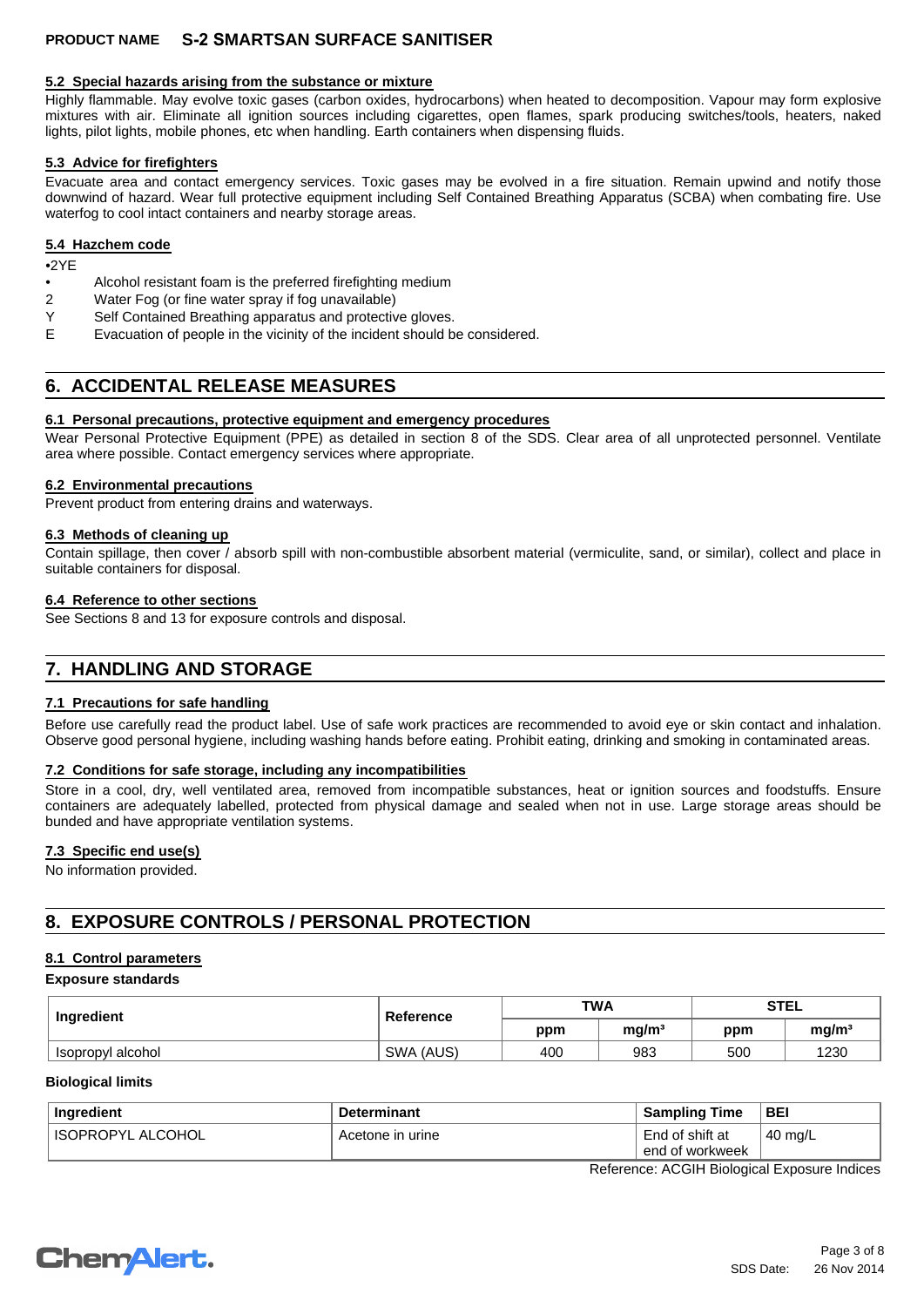#### **8.2 Exposure controls**

**Engineering controls** Avoid inhalation. Use in well ventilated areas. Where an inhalation risk exists, mechanical explosion proof extraction ventilation is recommended. Flammable/explosive vapours may accumulate in poorly ventilated areas. Vapours are heavier than air and may travel some distance to an ignition source and flash back. Maintain vapour levels below the recommended exposure standard.

### **PPE**

| Eye / Face  | Wear splash-proof goggles.                                                                                                                                             |
|-------------|------------------------------------------------------------------------------------------------------------------------------------------------------------------------|
| Hands       | Wear nitrile or neoprene gloves.                                                                                                                                       |
| <b>Body</b> | When using large quantities or where heavy contamination is likely, wear coveralls.                                                                                    |
| Respiratory | Where an inhalation risk exists, wear a Type A (Organic vapour) respirator. If spraying, wear a Type A-Class<br>P1 (Organic gases/vapours and Particulate) respirator. |



## **9. PHYSICAL AND CHEMICAL PROPERTIES**

### **9.1 Information on basic physical and chemical properties**

| Appearance                       | <b>CLEAR LIQUID</b>     |
|----------------------------------|-------------------------|
| Odour                            | <b>IPA ODOUR</b>        |
| Flammability                     | <b>HIGHLY FLAMMABLE</b> |
| <b>Flash point</b>               | 11.7°C (isopropanol)    |
| <b>Boiling point</b>             | <b>NOT AVAILABLE</b>    |
| <b>Melting point</b>             | <b>NOT AVAILABLE</b>    |
| <b>Evaporation rate</b>          | <b>NOT AVAILABLE</b>    |
| рH                               | 7.3                     |
| <b>Vapour density</b>            | <b>NOT AVAILABLE</b>    |
| <b>Specific gravity</b>          | 0.89                    |
| Solubility (water)               | <b>SOLUBLE</b>          |
| Vapour pressure                  | <b>NOT AVAILABLE</b>    |
| <b>Upper explosion limit</b>     | <b>NOT AVAILABLE</b>    |
| Lower explosion limit            | <b>NOT AVAILABLE</b>    |
| <b>Partition coefficient</b>     | <b>NOT AVAILABLE</b>    |
| <b>Autoignition temperature</b>  | <b>NOT AVAILABLE</b>    |
| <b>Decomposition temperature</b> | <b>NOT AVAILABLE</b>    |
| <b>Viscosity</b>                 | <b>NOT AVAILABLE</b>    |
| <b>Explosive properties</b>      | <b>NOT AVAILABLE</b>    |
| <b>Oxidising properties</b>      | <b>NOT AVAILABLE</b>    |
| <b>Odour threshold</b>           | <b>NOT AVAILABLE</b>    |
| 9.2 Other information            |                         |
| % Volatiles                      | <b>NOT AVAILABLE</b>    |
|                                  |                         |

## **10. STABILITY AND REACTIVITY**

### **10.1 Reactivity**

Carefully review all information provided in sections 10.2 to 10.6.

### **10.2 Chemical stability**

Stable under recommended conditions of storage.

### **10.3 Possibility of hazardous reactions**

Polymerization is not expected to occur.

### **10.4 Conditions to avoid**

Avoid heat, sparks, open flames and other ignition sources.

### **10.5 Incompatible materials**

Incompatible with oxidising agents (e.g. hypochlorites), acids (e.g. nitric acid), metals, heat and ignition sources.

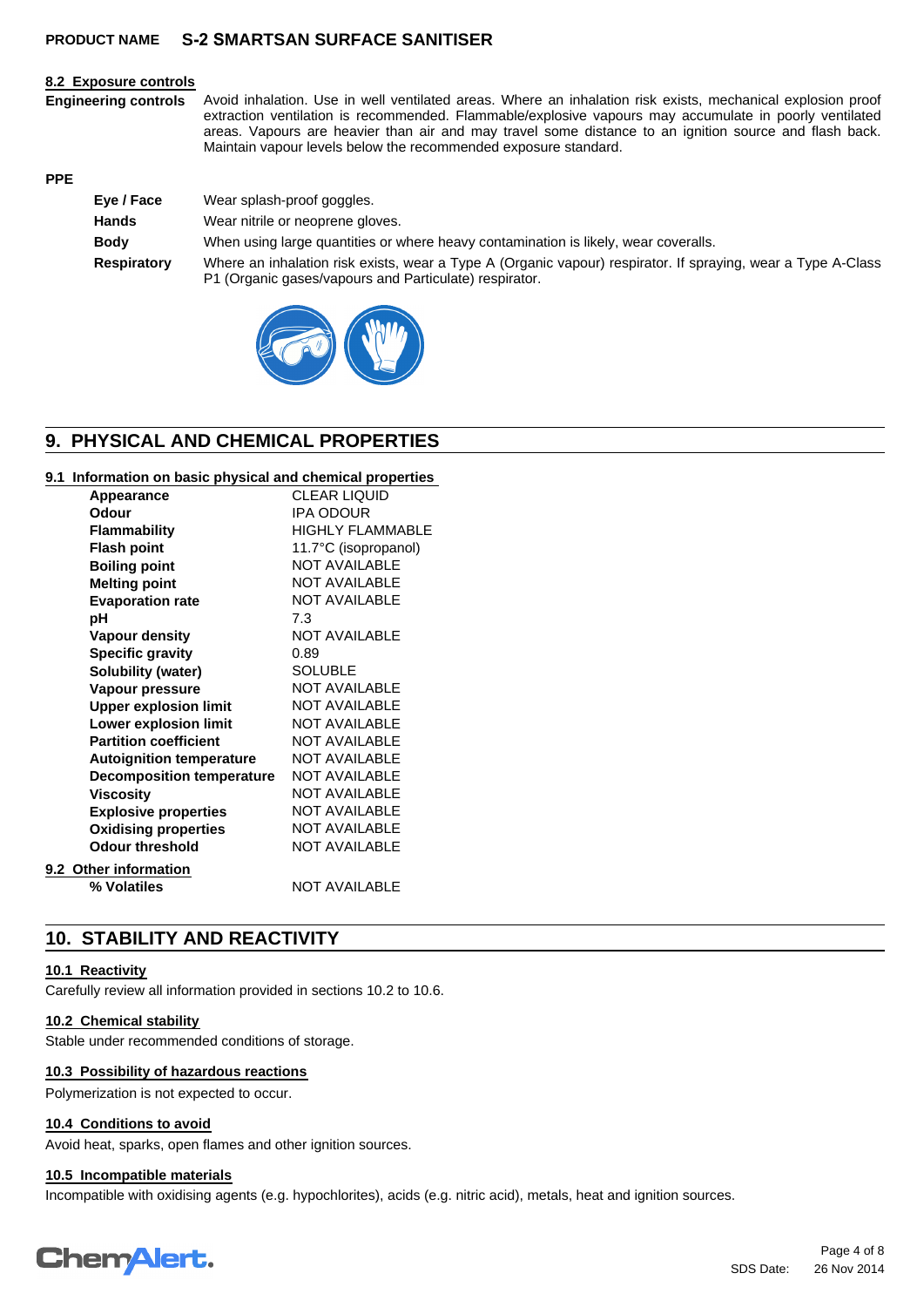### **10.6 Hazardous decomposition products**

May evolve carbon oxides and hydrocarbons when heated to decomposition.

## **11. TOXICOLOGICAL INFORMATION**

### **11.1 Information on toxicological effects**

| <b>Acute toxicity</b>       | May be harmful if swallowed. Oral Toxicity: An oral LD50 in mice of 3600 mg/kg has been reported for<br>isopropanol.                                                  |
|-----------------------------|-----------------------------------------------------------------------------------------------------------------------------------------------------------------------|
| <b>Skin</b>                 | Not classified as a skin irritant. Contact may cause temporary mild skin irritation. Prolonged or repeated<br>contact may result in drying and defatting of the skin. |
| Eye                         | Irritating to the eyes. Contact may result in irritation, lacrimation, pain and redness.                                                                              |
| <b>Sensitization</b>        | This product is not classified as causing skin or respiratory sensitisation.                                                                                          |
| <b>Mutagenicity</b>         | Insufficient data available to classify as a mutagen.                                                                                                                 |
| Carcinogenicity             | Insufficient data available to classify as a carcinogen.                                                                                                              |
| <b>Reproductive</b>         | Insufficient data available to classify as a reproductive toxin.                                                                                                      |
| STOT – single<br>exposure   | Over exposure may result in dizziness and drowsiness.                                                                                                                 |
| STOT - repeated<br>exposure | Not classified as causing organ effects from repeated exposure. However, repeated inhalation exposure to<br>isopropanol may produce liver degeneration.               |
| <b>Aspiration</b>           | This product does not present an aspiration hazard.                                                                                                                   |

## **12. ECOLOGICAL INFORMATION**

### **12.1 Toxicity**

No information provided.

### **12.2 Persistence and degradability**

This product is readily biodegradable.

### **12.3 Bioaccumulative potential**

This product is not expected to bioaccumulate.

### **12.4 Mobility in soil**

Relatively volatile and would therefore readily evaporate from dry soil and surfaces.

### **12.5 Other adverse effects**

No information provided.

## **13. DISPOSAL CONSIDERATIONS**

### **13.1 Waste treatment methods**

| Waste disposal | For small amounts, absorb with sand, vermiculite or similar and dispose of to an approved landfill site.<br>Contact the manufacturer/supplier for additional information if disposing of large quantities (if required).<br>Prevent contamination of drains and waterways as aguatic life may be threatened and environmental<br>damage may result. |
|----------------|-----------------------------------------------------------------------------------------------------------------------------------------------------------------------------------------------------------------------------------------------------------------------------------------------------------------------------------------------------|
| Legislation    | Dispose of in accordance with relevant local legislation.                                                                                                                                                                                                                                                                                           |

## **14. TRANSPORT INFORMATION**

## **CLASSIFIED AS A DANGEROUS GOOD BY THE CRITERIA OF THE ADG CODE**



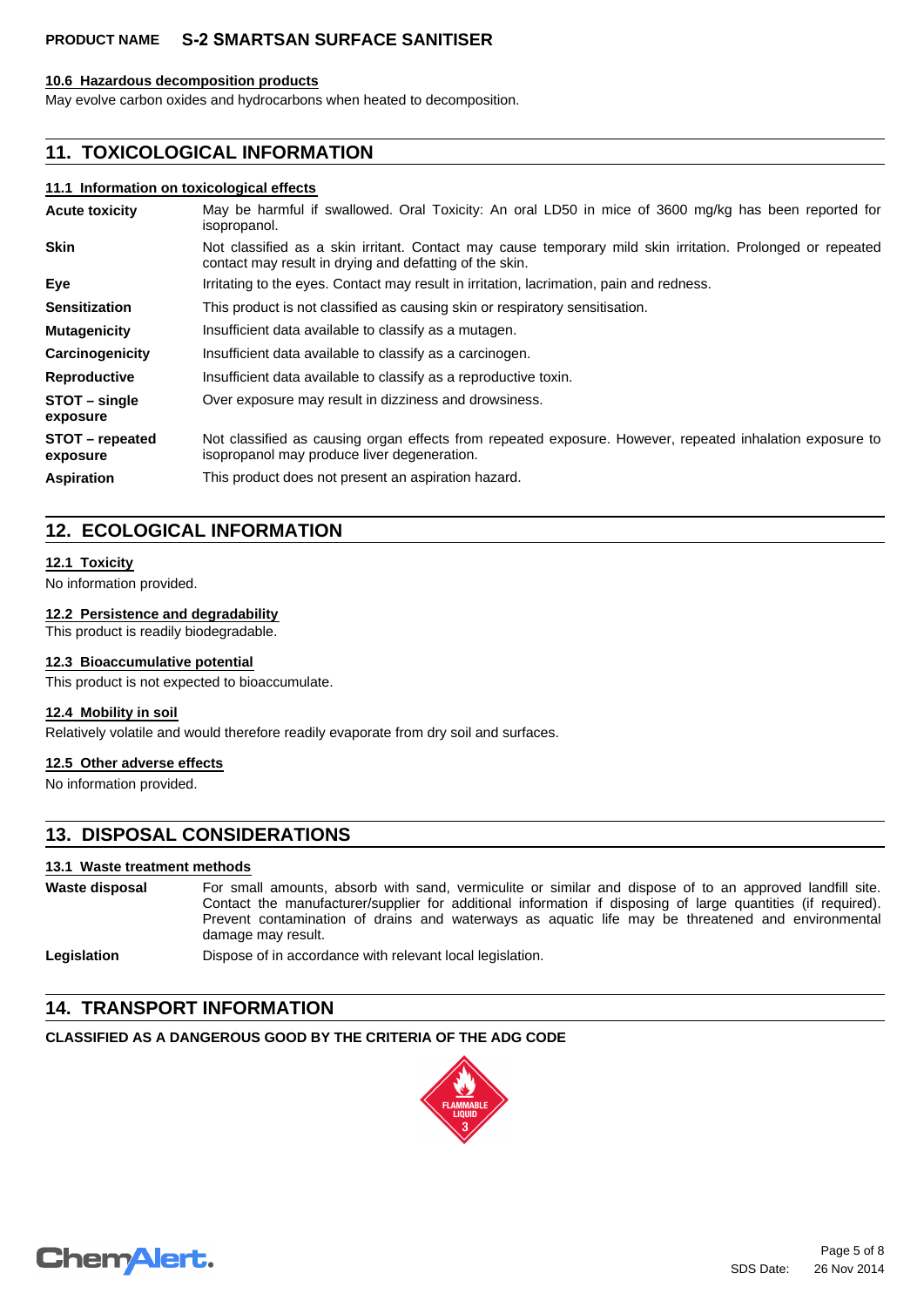|                                     | <b>LAND TRANSPORT</b><br>(ADG)     | <b>SEA TRANSPORT</b><br>(IMDG / IMO) | <b>AIR TRANSPORT</b><br>(IATA / ICAO) |
|-------------------------------------|------------------------------------|--------------------------------------|---------------------------------------|
| 14.1 UN Number                      | 1219                               | 1219                                 | 1219                                  |
| 14.2 Proper<br><b>Shipping Name</b> | ISOPROPANOL (ISOPROPYL<br>ALCOHOL) | ISOPROPANOL (ISOPROPYL<br>ALCOHOL)   | ISOPROPANOL (ISOPROPYL<br>ALCOHOL)    |
| 14.3 Transport<br>hazard class      |                                    | 3                                    | 3                                     |
| 14.4 Packing Group                  |                                    | II                                   |                                       |

14.5 Environmental hazards No information provided

### **14.6 Special precautions for user**

| <b>Hazchem code</b> | $\bullet$ 2YE |
|---------------------|---------------|
| <b>GTEPG</b>        | 3A1           |
| <b>EMS</b>          | $F-E$ , S-D   |

### **15. REGULATORY INFORMATION**

|                        |                                                                                                                                                                    | 15.1 Safety, health and environmental regulations/legislation specific for the substance or mixture                                                                                                                                                                                                                                                                                                                                                                   |  |  |  |
|------------------------|--------------------------------------------------------------------------------------------------------------------------------------------------------------------|-----------------------------------------------------------------------------------------------------------------------------------------------------------------------------------------------------------------------------------------------------------------------------------------------------------------------------------------------------------------------------------------------------------------------------------------------------------------------|--|--|--|
| <b>Poison schedule</b> | A poison schedule number has not been allocated to this product using the criteria in the Standard for the<br>Uniform Scheduling of Medicines and Poisons (SUSMP). |                                                                                                                                                                                                                                                                                                                                                                                                                                                                       |  |  |  |
| <b>Classifications</b> | Safework Australia criteria is based on the Globally Harmonised System (GHS) of Classification and<br>Labelling of Chemicals.                                      |                                                                                                                                                                                                                                                                                                                                                                                                                                                                       |  |  |  |
|                        | The classifications and phrases listed below are based on the Approved Criteria for Classifying Hazardous<br>Substances [NOHSC: 1008(2004)].                       |                                                                                                                                                                                                                                                                                                                                                                                                                                                                       |  |  |  |
| <b>Hazard codes</b>    | F<br>Xi<br>Xn                                                                                                                                                      | Flammable<br>Irritant<br>Harmful                                                                                                                                                                                                                                                                                                                                                                                                                                      |  |  |  |
| <b>Risk phrases</b>    | R <sub>11</sub><br>R36<br>R67                                                                                                                                      | Highly flammable.<br>Irritating to eyes.<br>Vapours may cause drowsiness and dizziness.                                                                                                                                                                                                                                                                                                                                                                               |  |  |  |
| <b>Safety phrases</b>  | S <sub>23</sub><br>S <sub>24</sub><br>S <sub>26</sub><br>S39<br>S40<br>S46                                                                                         | Do not breathe gas/fumes/vapour/spray (where applicable).<br>Avoid contact with skin.<br>In case of contact with eyes, rinse immediately with plenty of water and seek medical advice<br>Wear eye/face protection.<br>To clean the floor and all objects contaminated by this material use [appropriate material to<br>be specified by the manufacturer].<br>If swallowed, contact a doctor or Poisons Information Centre immediately and show container<br>or label. |  |  |  |
| Inventory listing(s)   | <b>AUSTRALIA: AICS (Australian Inventory of Chemical Substances)</b><br>All components are listed on AICS, or are exempt.                                          |                                                                                                                                                                                                                                                                                                                                                                                                                                                                       |  |  |  |

### **16. OTHER INFORMATION**

**Additional information**

RESPIRATORS: In general the use of respirators should be limited and engineering controls employed to avoid exposure. If respiratory equipment must be worn ensure correct respirator selection and training is undertaken. Remember that some respirators may be extremely uncomfortable when used for long periods. The use of air powered or air supplied respirators should be considered where prolonged or repeated use is necessary.

WORK PRACTICES - SOLVENTS: Organic solvents may present both a health and flammability hazard. It is recommended that engineering controls should be adopted to reduce exposure where practicable (for example, if using indoors, ensure explosion proof extraction ventilation is available). Flammable or combustible liquids with explosive limits have the potential for ignition from static discharge. Refer to AS 1020 (The control of undesirable static electricity) and AS 1940 (The storage and handling of flammable and combustible liquids) for control procedures.

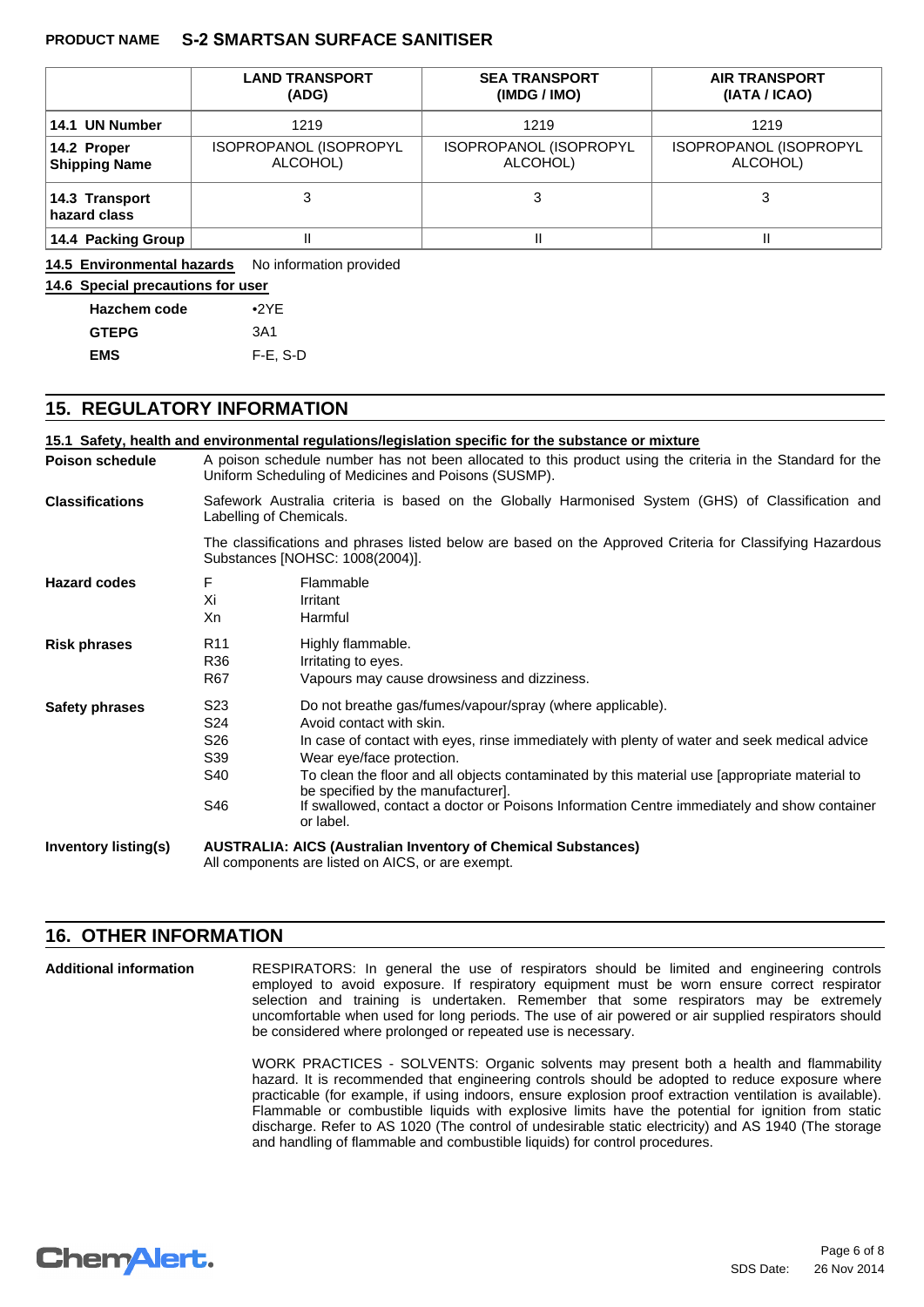EXPOSURE STANDARDS - TIME WEIGHTED AVERAGE (TWA) or WES (WORKPLACE EXPOSURE STANDARD) (NZ): Exposure standards are established on the premise of an 8 hour work period of normal intensity, under normal climatic conditions and where a 16 hour break between shifts exists to enable the body to eliminate absorbed contaminants. In the following circumstances, exposure standards must be reduced: Strenuous work conditions; hot, humid climates; high altitude conditions; extended shifts (which increase the exposure period and shorten the period of recuperation).

#### PERSONAL PROTECTIVE EQUIPMENT GUIDELINES:

The recommendation for protective equipment contained within this report is provided as a guide only. Factors such as method of application, working environment, quantity used, product concentration and the availability of engineering controls should be considered before final selection of personal protective equipment is made.

#### HEALTH EFFECTS FROM EXPOSURE:

It should be noted that the effects from exposure to this product will depend on several factors including: frequency and duration of use; quantity used; effectiveness of control measures; protective equipment used and method of application. Given that it is impractical to prepare a ChemAlert report which would encompass all possible scenarios, it is anticipated that users will assess the risks and apply control methods where appropriate.

| <b>Abbreviations</b>    | <b>ACGIH</b><br>CAS#<br>CNS<br>EC No.<br><b>GHS</b><br><b>IARC</b><br><b>LC50</b><br>LD50<br>mg/m <sup>3</sup><br><b>OEL</b><br>рH<br>ppm<br><b>STEL</b><br>STOT-RE<br>STOT-SE<br><b>SUSMP</b><br><b>SWA</b><br><b>TLV</b><br><b>TWA</b> | American Conference of Governmental Industrial Hygienists<br>Chemical Abstract Service number - used to uniquely identify chemical compounds<br>Central Nervous System<br>EC No - European Community Number<br><b>Globally Harmonized System</b><br>International Agency for Research on Cancer<br>Lethal Concentration, 50% / Median Lethal Concentration<br>Lethal Dose, 50% / Median Lethal Dose<br>Milligrams per Cubic Metre<br>Occupational Exposure Limit<br>relates to hydrogen ion concentration using a scale of 0 (high acidic) to 14 (highly<br>alkaline).<br>Parts Per Million<br>Short-Term Exposure Limit<br>Specific target organ toxicity (repeated exposure)<br>Specific target organ toxicity (single exposure)<br>Standard for the Uniform Scheduling of Medicines and Poisons<br>Safe Work Australia<br><b>Threshold Limit Value</b><br>Time Weighted Average |
|-------------------------|------------------------------------------------------------------------------------------------------------------------------------------------------------------------------------------------------------------------------------------|------------------------------------------------------------------------------------------------------------------------------------------------------------------------------------------------------------------------------------------------------------------------------------------------------------------------------------------------------------------------------------------------------------------------------------------------------------------------------------------------------------------------------------------------------------------------------------------------------------------------------------------------------------------------------------------------------------------------------------------------------------------------------------------------------------------------------------------------------------------------------------|
| <b>Revision history</b> | <b>Revision</b>                                                                                                                                                                                                                          | <b>Description</b>                                                                                                                                                                                                                                                                                                                                                                                                                                                                                                                                                                                                                                                                                                                                                                                                                                                                 |
|                         | 1.0                                                                                                                                                                                                                                      | <b>Standard SDS Review</b>                                                                                                                                                                                                                                                                                                                                                                                                                                                                                                                                                                                                                                                                                                                                                                                                                                                         |
| <b>Report status</b>    |                                                                                                                                                                                                                                          | This document has been compiled by RMT on behalf of the manufacturer, importer or supplier of the<br>product and serves as their Safety Data Sheet ('SDS').                                                                                                                                                                                                                                                                                                                                                                                                                                                                                                                                                                                                                                                                                                                        |

It is based on information concerning the product which has been provided to RMT by the manufacturer, importer or supplier or obtained from third party sources and is believed to represent the current state of knowledge as to the appropriate safety and handling precautions for the product at the time of issue. Further clarification regarding any aspect of the product should be obtained directly from the manufacturer, importer or supplier.

While RMT has taken all due care to include accurate and up-to-date information in this SDS, it does not provide any warranty as to accuracy or completeness. As far as lawfully possible, RMT accepts no liability for any loss, injury or damage (including consequential loss) which may be suffered or incurred by any person as a consequence of their reliance on the information contained in this SDS.

**Prepared by Risk Management Technologies** 5 Ventnor Ave, West Perth Western Australia 6005 Phone: +61 8 9322 1711 Fax: +61 8 9322 1794 Email: info@rmt.com.au Web: www.rmt.com.au.